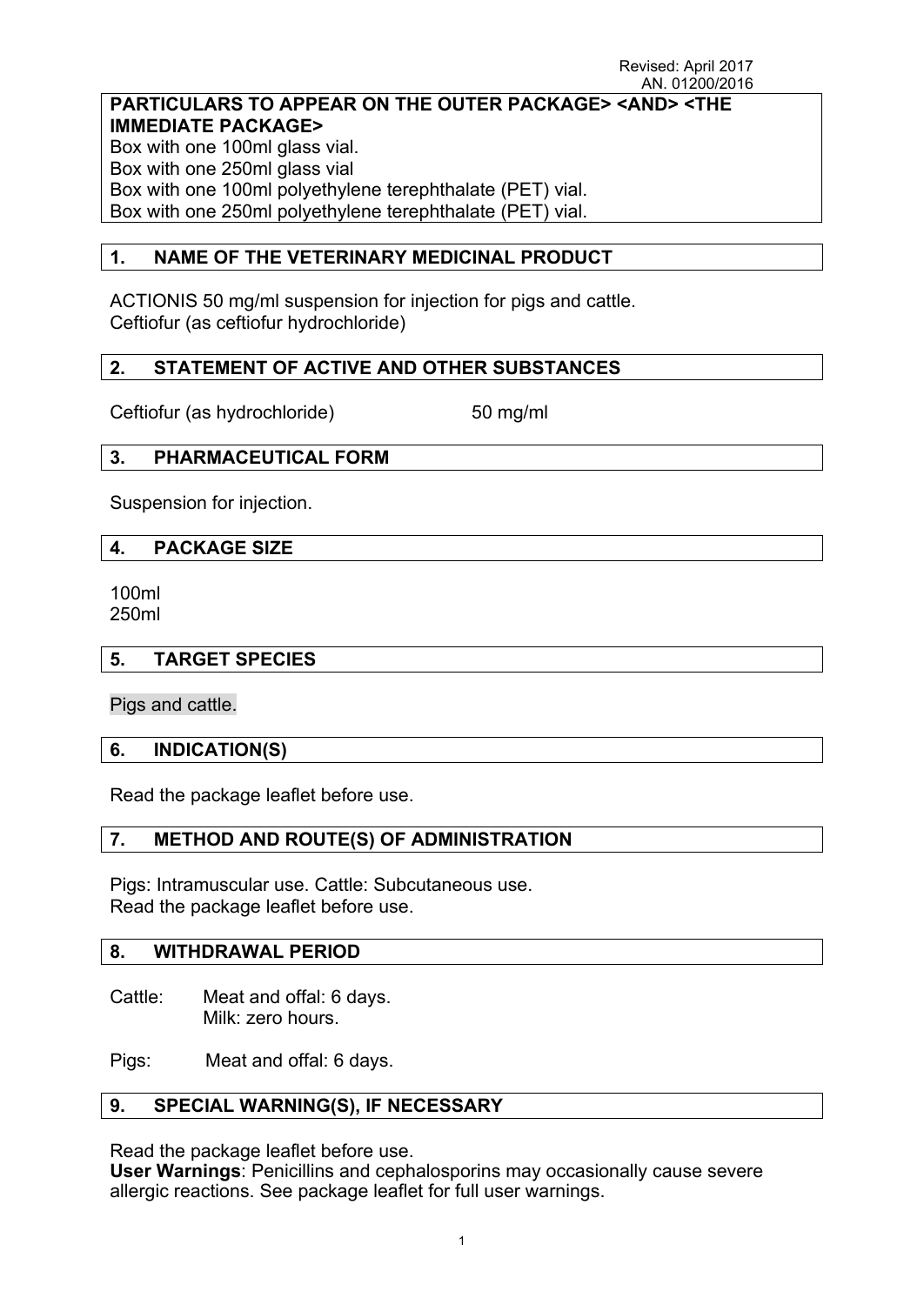### **10. EXPIRY DATE**

EXP {month/year} Once opened, use by: Shelf life after first opening the immediate packaging: 28 days.

### **11. SPECIAL STORAGE CONDITIONS**

This veterinary medicinal product does not require any special storage conditions.

#### **12. SPECIAL PRECAUTIONS FOR THE DISPOSAL OF UNUSED PRODUCTS OR WASTE MATERIALS, IF ANY**

Dispose of waste material in accordance with local requirements.

#### **13. THE WORDS "FOR ANIMAL TREATMENT ONLY" AND CONDITIONS OR RESTRICTIONS REGARDING SUPPLY AND USE, IF APPLICABLE**

For animal treatment only. To be supplied only on veterinary prescription.

#### **14. THE WORDS "KEEP OUT OF THE SIGHT AND REACH OF CHILDREN"**

Keep out of the sight and reach of children.

#### **15. NAME AND ADDRESS OF THE MARKETING AUTHORISATION HOLDER**

Laboratorios SYVA S.A.U. Avda. Párroco Pablo Díez, 49-57 (24010) León **Spain** 

#### **16. MARKETING AUTHORISATION NUMBER(S)**

Vm 31592/4004

#### **17. MANUFACTURER'S BATCH NUMBER**

Batch {number}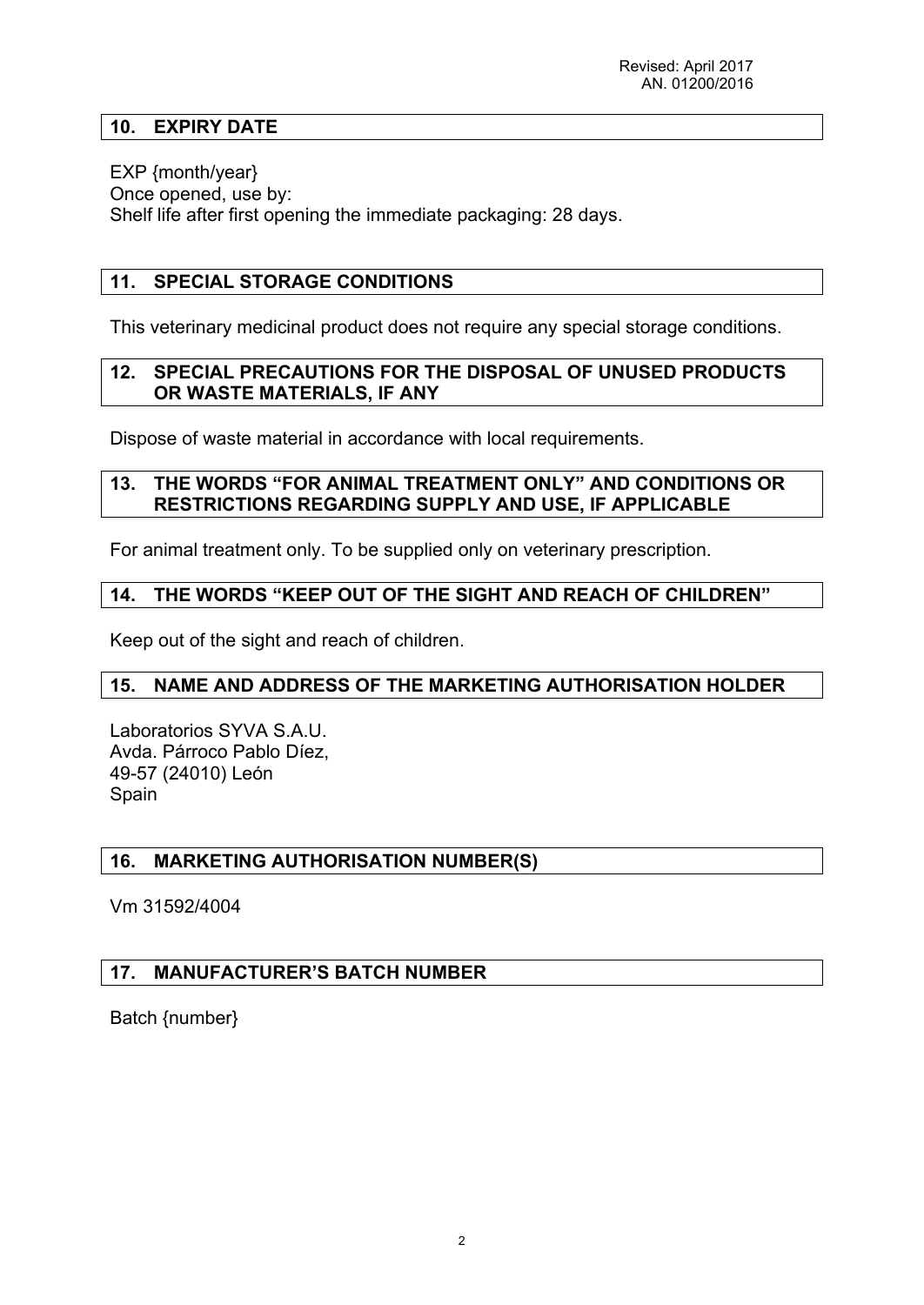#### **PARTICULARS TO APPEAR ON THE IMMEDIATE PACKAGE** 100ml glass vial label 250ml glass vial label 100ml polyethylene terephthalate (PET) vial label. 250ml polyethylene terephthalate (PET) vial label.

### **1. NAME OF THE VETERINARY MEDICINAL PRODUCT**

ACTIONIS 50 mg/ml suspension for injection for pigs and cattle. Ceftiofur (as ceftiofur hydrochloride)

### **2. STATEMENT OF ACTIVE AND OTHER SUBSTANCES**

Ceftiofur (as hydrochloride) 50 mg/ml

### **3. PHARMACEUTICAL FORM**

Suspension for injection.

#### **4. PACKAGE SIZE**

100ml 250ml

#### **5. TARGET SPECIES**

Pigs and cattle

#### **6. INDICATION(S)**

Read the package leaflet before use

## **7. METHOD AND ROUTE(S) OF ADMINISTRATION**

Pigs: Intramuscular use. Cattle: Subcutaneous use. Read the package leaflet before use.

#### **8. WITHDRAWAL PERIOD**

Cattle: Meat and offal: 6 days. Milk: zero hours.

Pigs: Meat and offal: 6 days.

#### **9. SPECIAL WARNING(S), IF NECESSARY**

Read the package leaflet before use.

**User warnings**: Penicillins and cephalosporins may occasionally cause severe allergic reactions. See package leaflet for full user warnings.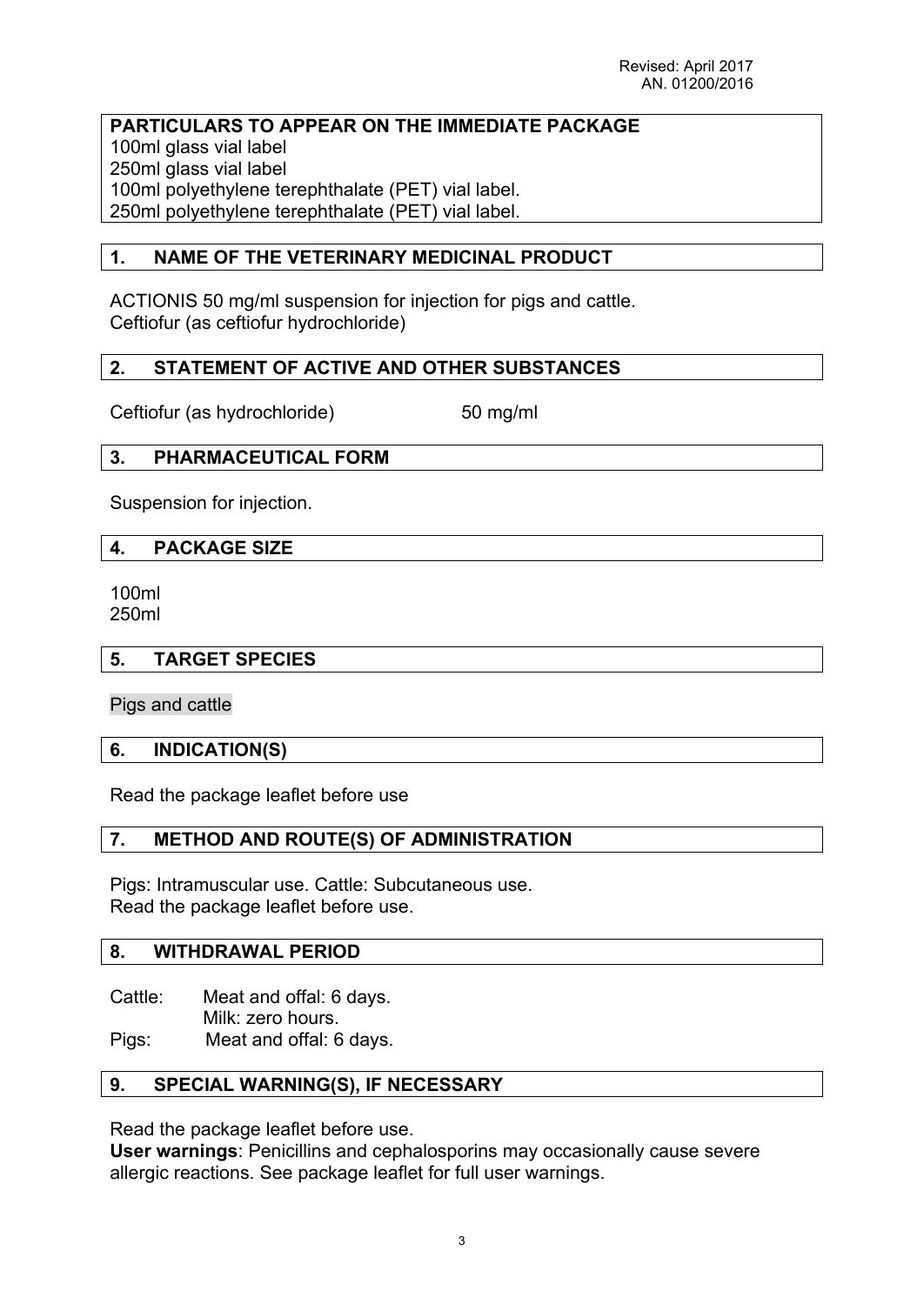#### **10. EXPIRY DATE**

EXP {month/year} Once opened, use by: Shelf life after first opening the immediate packaging: 28 days.

## **11. SPECIAL STORAGE CONDITIONS**

This veterinary medicinal product does not require any special storage conditions.

### **12. SPECIAL PRECAUTIONS FOR THE DISPOSAL OF UNUSED PRODUCTS OR WASTE MATERIALS, IF ANY**

Dispose of waste material in accordance with local requirements.

#### **13. THE WORDS "FOR ANIMAL TREATMENT ONLY" AND CONDITIONS OR RESTRICTIONS REGARDING SUPPLY AND USE, IF APPLICABLE**

For animal treatment only. To be supplied only on veterinary prescription.

### **14. THE WORDS "KEEP OUT OF THE SIGHT AND REACH OF CHILDREN"**

Keep out of the sight and reach of children.

#### **15. NAME AND ADDRESS OF THE MARKETING AUTHORISATION HOLDER**

Laboratorios SYVA S.A.U. Avda. Párroco Pablo Díez, 49-57 (24010) León Spain

#### **16. MARKETING AUTHORISATION NUMBER(S)**

Vm 31592/4004

#### **17. MANUFACTURER'S BATCH NUMBER**

Batch {number}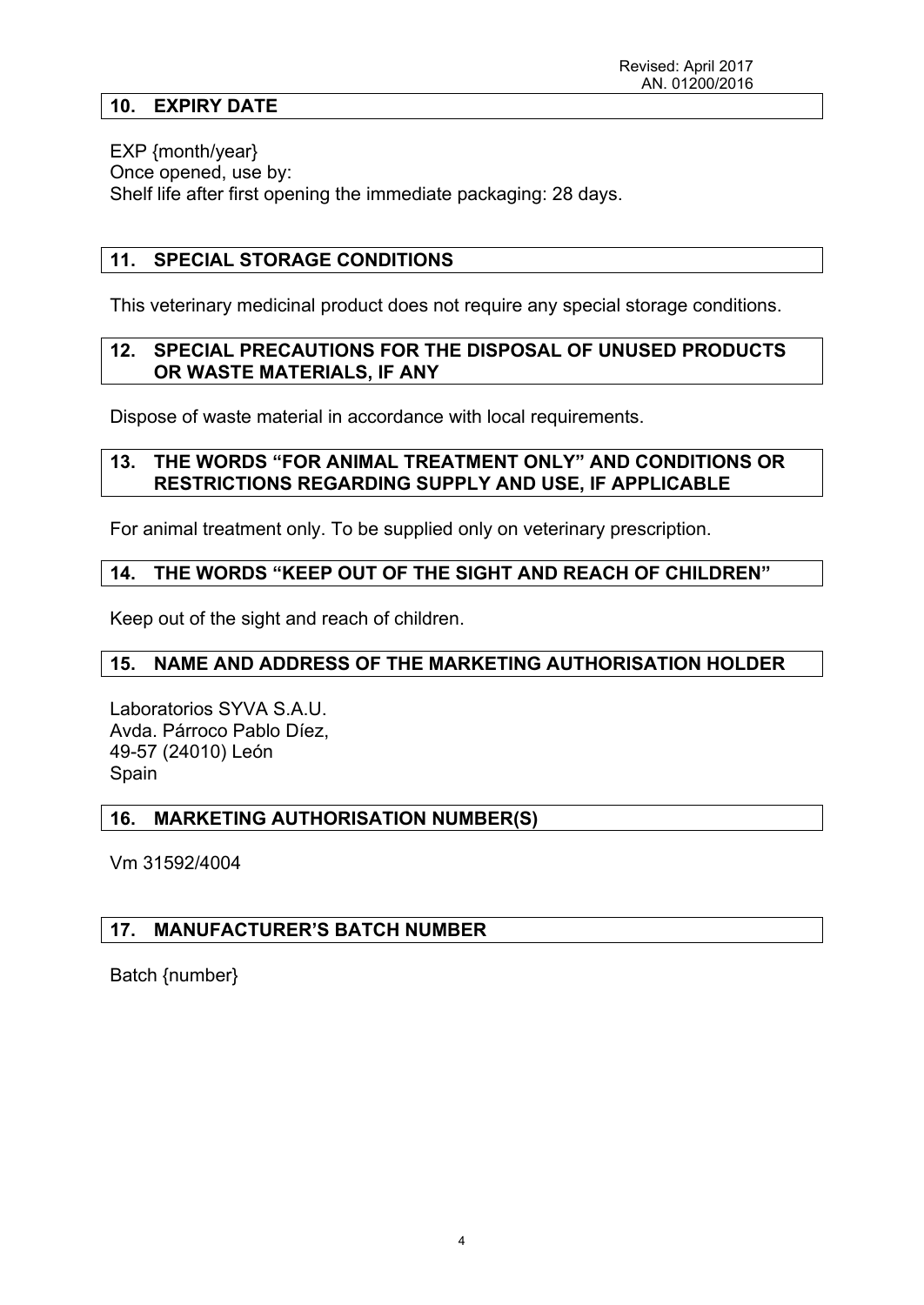### **PACKAGE LEAFLET FOR:**

ACTIONIS 50 mg/ml suspension for injection for pigs and cattle

#### **1. NAME AND ADDRESS OF THE MARKETING AUTHORISATION HOLDER AND OF THE MANUFACTURING AUTHORISATION HOLDER RESPONSIBLE FOR BATCH RELEASE, IF DIFFERENT**

Marketing authorisation holder and manufacturer responsible for batch release:

Laboratorios SYVA S A U. Avda. Párroco Pablo Díez, 49-57 (24010) León **Spain** Tel: 0034 987800800 Fax: 0034 987802452 Email: [mail@syva.es](mailto:mail@syva.es)

## **2. NAME OF THE VETERINARY MEDICINAL PRODUCT**

Actionis 50 mg/ml suspension for injection for pigs and cattle. Ceftiofur (as ceftiofur hydrochloride)

### **3. STATEMENT OF THE ACTIVE SUBSTANCE(S) AND OTHER INGREDIENT(S)**

Each ml of white to pale yellow oily suspension contains:

ceftiofur (as hydrochloride) 50 mg

#### **4. INDICATION(S)**

Infections associated with bacteria sensitive to ceftiofur:

Pigs:

For the treatment of bacterial respiratory disease associated with *Pasteurella multocida*, *Actinobacillus pleuropneumoniae* and *Streptococcus suis*.

Cattle:

For the treatment of bacterial respiratory disease associated with *Mannheimia haemolytica*, *Pasteurella multocida* and *Histophilus somni*.

For the treatment of acute interdigital necrobacillosis (panaritium, foot rot), associated with *Fusobacterium necrophorum* and *Bacteroides melaninogenicus* (*Porphyromonas asaccharolytica*).

For treatment of the bacterial component of acute post-partum (puerperal) metritis within 10 days after calving associated with *Escherichia coli*, *Arcanobacterium pyogenes* and *Fusobacterium necrophorum*, sensitive to ceftiofur*.* The indication is restricted to cases where treatment with another antimicrobial has failed.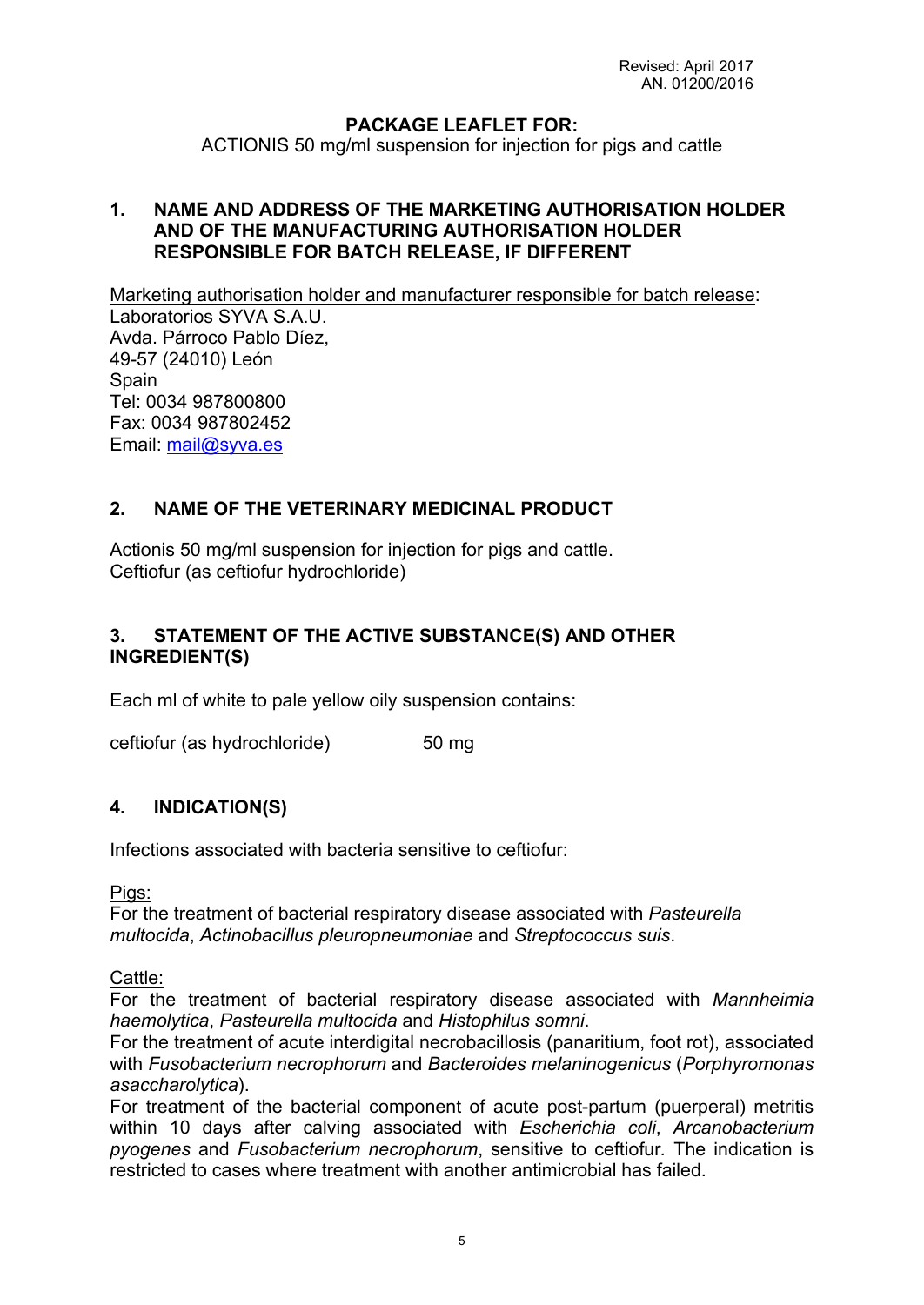## **5. CONTRAINDICATIONS**

Do not use in cases of hypersensitivity to ceftiofur and other  $\beta$ -lactam antibiotics or to any of the excipients.

Do not use in cases of known resistance to ceftiofur or other beta-lactam antibiotics. Do not inject intravenously.

Do not use in poultry (including eggs) due to risk of spread of antimicrobial resistance to humans.

# **6. ADVERSE REACTIONS**

Hypersensitivity reactions unrelated to dose, or allergic reactions (e.g. skin reactions, anaphylaxia) may occur in very rare cases. In case of the occurrence of allergic reaction the treatment should be withdrawn.

In pigs, mild reactions at the injection site, such as discoloration of the fascia or fat, have been observed in very rare cases in some animals for up to 20 days after injection.

In cattle, mild inflammatory reactions at the injection site, such as tissue oedema and discoloration of the subcutaneous tissue and/or fascial surface of the muscle may be observed in very rare cases. Clinical resolution is reached in most animals by 10 days after injection although slight tissue discoloration may persist for 28 days or more.

The frequency of adverse reactions is defined using the following convention: - Very common (more than 1 in 10 animals displaying adverse reaction(s) during the course of one treatment).

- Common (more than 1 but less than 10 animals in 100 animals).
- Uncommon (more than 1 but less than 10 animals in 1,000 animals).
- Rare (more than 1 but less than 10 animals in 10,000 animals).
- Very rare (less than 1 animal in 10,000 animals, including isolated reports).

If you notice any serious effects or other effects not mentioned in this leaflet, please inform your veterinary surgeon.

## **7. TARGET SPECIES**

Pigs and cattle.

## **8. DOSAGE FOR EACH SPECIES, ROUTE(S) AND METHOD OF ADMINISTRATION**

Pigs:

3 mg ceftiofur /kg bw/day for 3 days via intramuscular route, i.e. 1 ml/16 kg bw at each injection.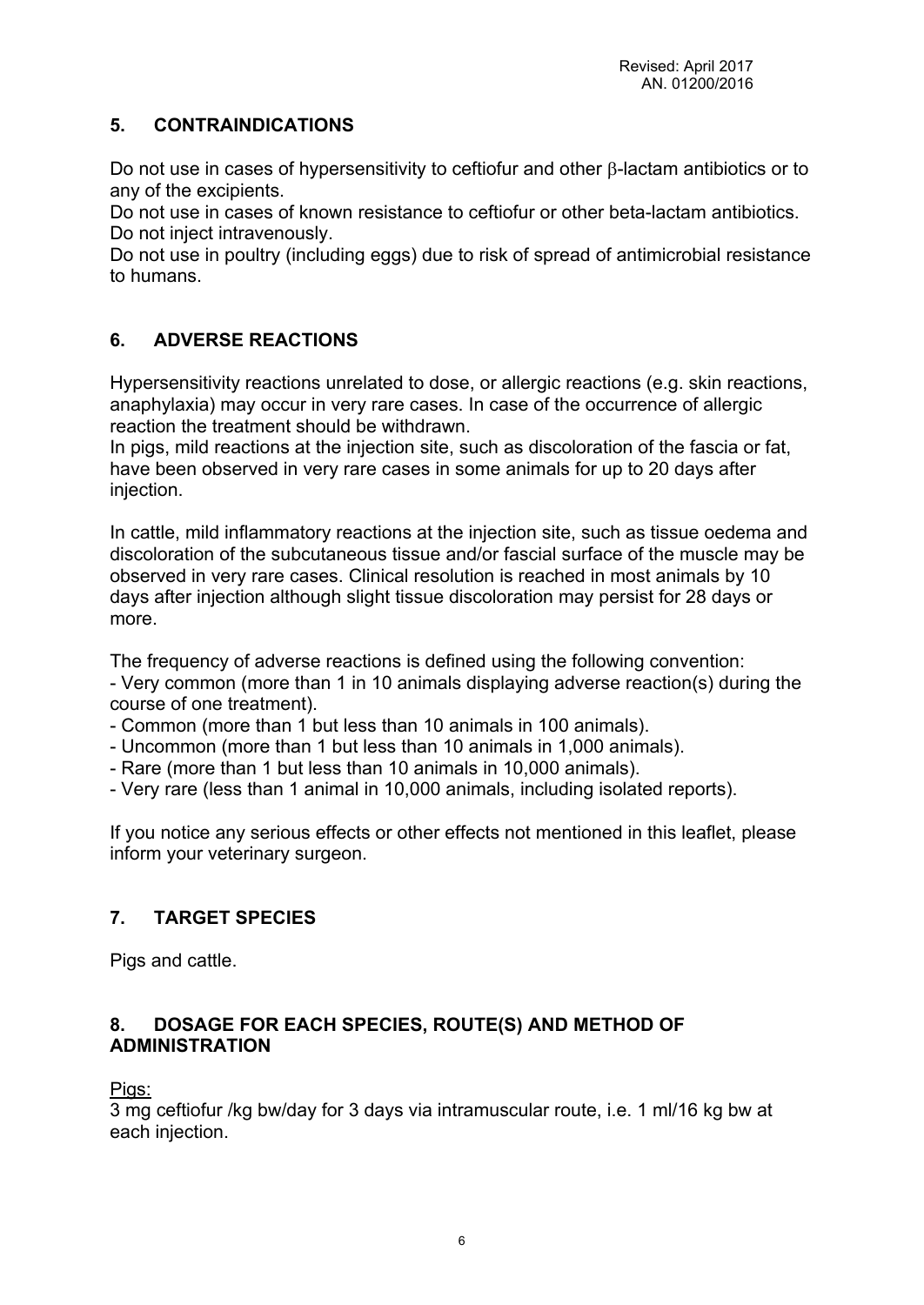Cattle:

Respiratory disease: 1 mg ceftiofur /kg bw/day for 3 to 5 days by subcutaneous injection, i.e. 1 ml/50 kg bw at each injection.

Acute interdigital necrobacillosis: 1 mg/kg bw/day for 3 days by subcutaneous injection, i.e. 1 ml/50 kg bw at each injection.

Acute post-partum metritis within 10 days after calving: 1 mg/kg bw/day for 5 consecutive days by subcutaneous injection, i.e. 1 ml/50 kg bw at each injection.

In case of acute post-partum metritis, additional supportive therapy might be required in some cases.

To ensure a correct dosage, body weight should be determined as accurately as possible to avoid under dosing.

Not more than 5 ml should be administered at any one intramuscular injection site in pigs or 7 ml at any one subcutaneous injection site in cattle. Subsequent injections must be given at different sites.

## **9. ADVICE ON CORRECT ADMINISTRATION**

Shake vigorously before use during 1 minute or until the complete resuspendability of the product.

The user should select the most appropriate vial size.

## **10. WITHDRAWAL PERIOD**

Cattle: Meat and offal: 6 days. Milk: zero hours.

Pigs: Meat and offal: 6 days.

## **11. SPECIAL STORAGE PRECAUTIONS**

Keep out of the sight and reach of children.

This veterinary medicinal product does not require any special storage conditions. Do not use this veterinary medicinal product after the expiry date which is stated on the carton and vial after "EXP". The expiry date refers to the last day of the month. Shelf-life after first opening the container: 28 days

When the container is broached (opened) for the first time, using the in-use shelf-life which is specified on this package insert, the date on which any product remaining in the container should be discarded should be worked out. This discard date should be written in the space provided on the label.

## **12. SPECIAL WARNING(S)**

Special precautions for use in animals:

This product does not contain an antimicrobial preservative.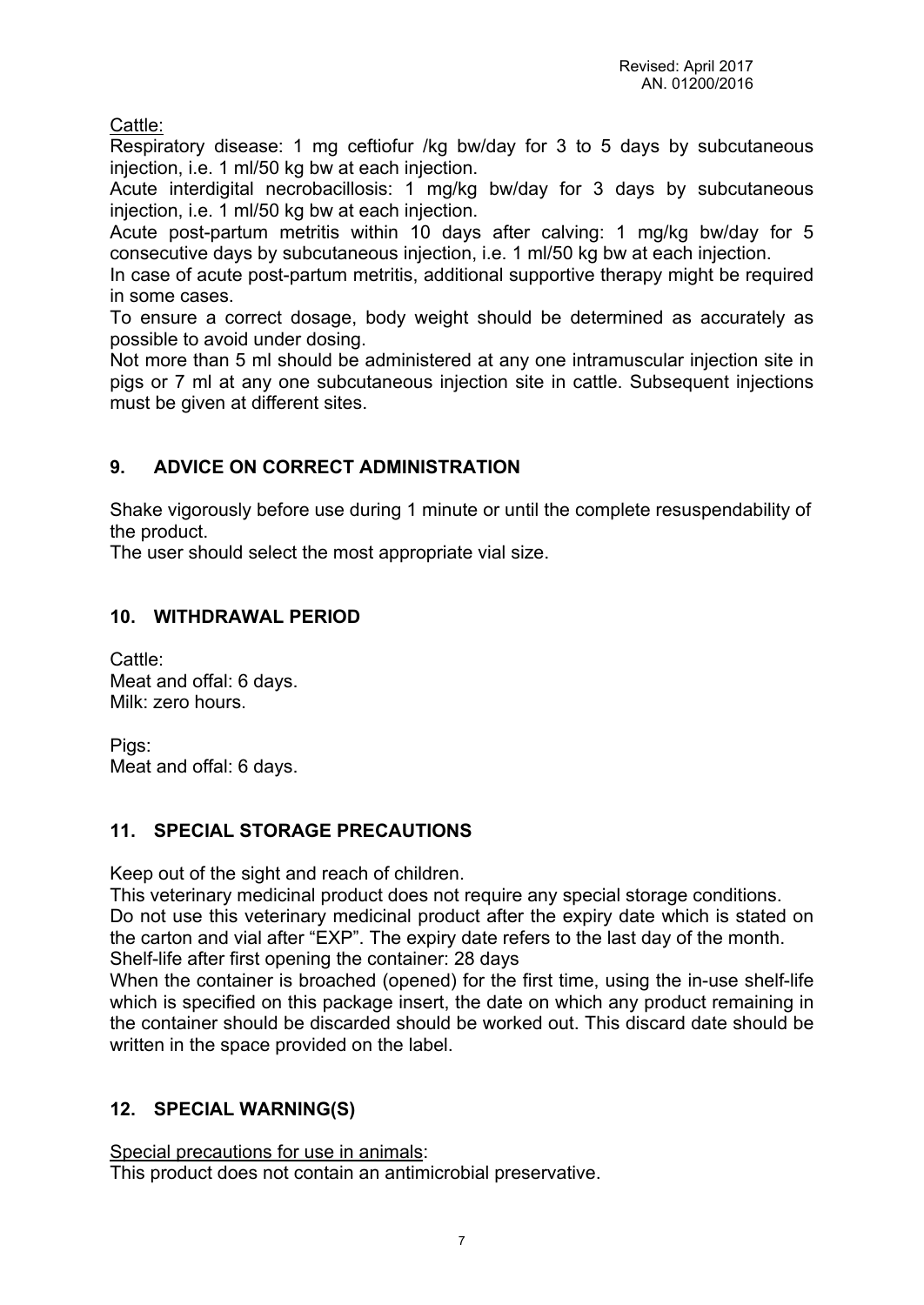#### Revised: April 2017 AN. 01200/2016

The product selects for resistant strains such as bacteria carrying extended spectrum betalactamases (ESBL) and may constitute a risk to human health *if these strains disseminate to humans e.g. via food*.

The product is intended for treatment of individual animals. Do not use for disease prevention or as a part of heard health programmes. Treatment of groups of animals should be strictly restricted to ongoing disease outbreaks according to the approved conditions of use.

Do not use as prophylaxis in case of retained placenta. Shake vigorously before use during 1 minute or until the complete resuspendability of the product.

#### **Use of the product may constitute a risk to public health due to spread of antimicrobial resistance.**

The product should be reserved for the treatment of clinical conditions which have responded poorly, or are expected to respond poorly to first line treatment. Official, national and regional antimicrobial policies should be taken into account when the product is used. Increased use, including use of the product deviating from the instructions given, may increase the prevalence of resistance. Whenever possible, the product should only be used based on susceptibility testing.

Special precautions to be taken by the person administering the veterinary medicinal product to animals:

Penicillins and cephalosporins may cause hypersensitivity (allergy) following injection, inhalation, ingestion or skin contact. Hypersensitivity to penicillins may lead to cross-reactions to cephalosporins and vice versa. Allergic reactions to these substances may occasionally be serious.

Handle this product with great care to avoid exposure taking all recommended precautions.

Do not handle this product if you know you are sensitised, or if you have been advised not to work with such preparations.

In case of accidental self-injection, seek medical advice immediately and show the package leaflet or the label to the physician.

Swelling of the face, lips or eyes or difficulty in breathing are more serious symptoms and require urgent medical attention.

Wash hands after use.

Pregnancy and lactation:

Laboratory studies have not produced any evidence of a teratogenic, foetotoxic or maternotoxic effects. The safety of the veterinary medicinal product has not been established during pregnancy or lactation. Use only accordingly to the benefit/risk assessment by the responsible veterinarian.

Interaction with other medicinal products and other forms of interaction:

The bactericidal properties of cephalosporins are antagonized by simultaneous use of bacteriostatic antibiotics (macrolides, sulfonamides and tetracyclines). Aminoglycosides may have a potentiating effect on cephalosporins.

Overdose (symptoms, emergency procedures, antidotes):

The low toxicity of ceftiofur has been demonstrated in pigs using ceftiofur sodium at doses in excess of 8 times the recommended daily dose of ceftiofur intramuscularly